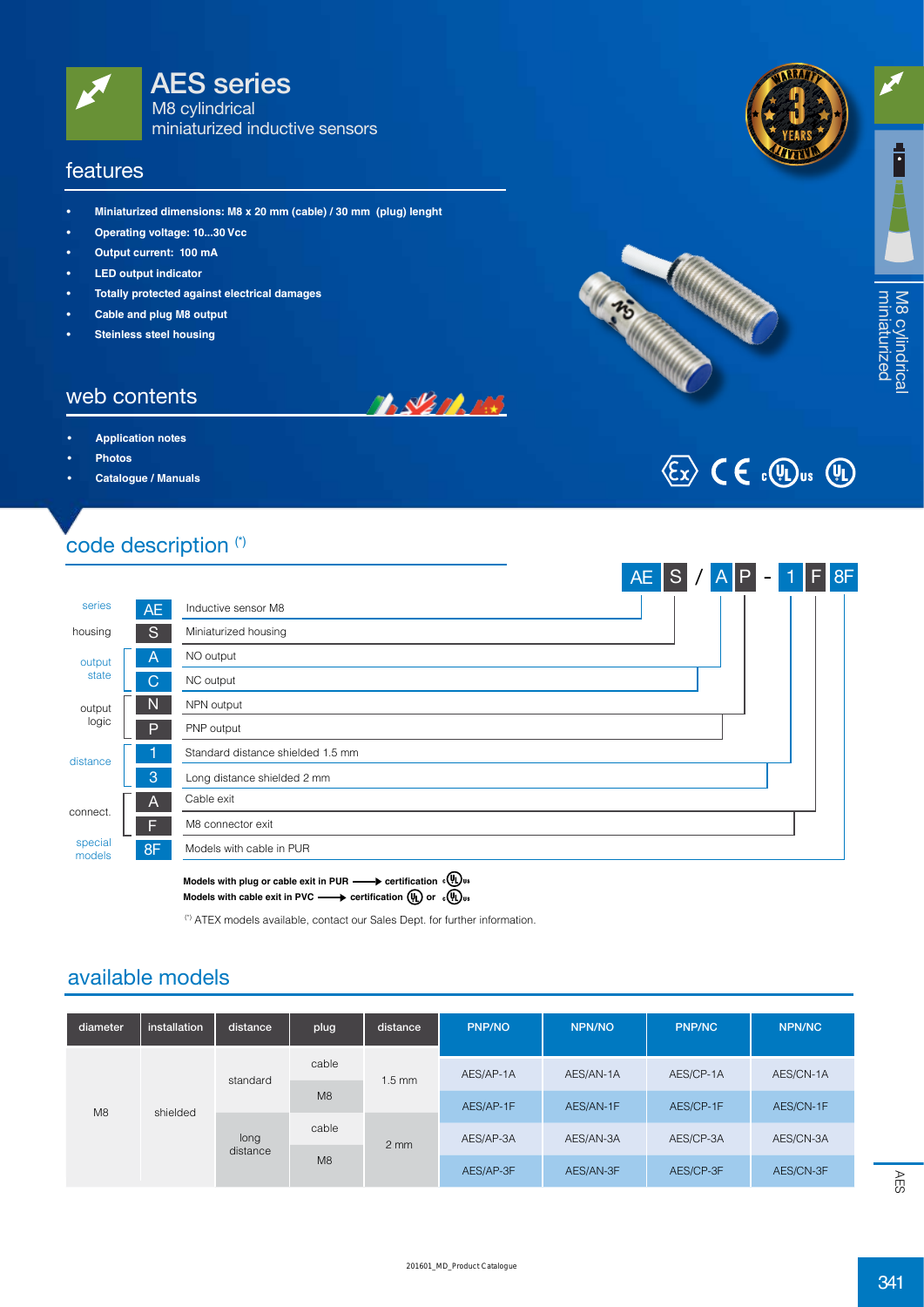

#### technical specification

according to IEC EN 60947-5-2 / DIN 44030

|                             | AES/**-1*                                                       | AES/**-3*      |  |  |  |
|-----------------------------|-----------------------------------------------------------------|----------------|--|--|--|
|                             | $\blacksquare$                                                  | $\blacksquare$ |  |  |  |
| nominal sensing distance Sn | $1,5$ mm                                                        | $2,0$ mm       |  |  |  |
| working distance            | $01.21$ mm                                                      | $01.62$ mm     |  |  |  |
| hysteresis                  | 120%                                                            |                |  |  |  |
| standard target             | $8 \times 8$ mm                                                 |                |  |  |  |
| repeatibility               | 5% @UB=2030 V; Ta = $23^{\circ}$ C ±5°C                         |                |  |  |  |
| operating voltage           | 1030 Vcc                                                        |                |  |  |  |
| output type                 | NPN or PNP - NO or NC                                           |                |  |  |  |
| ripple                      | $\leq 10\%$                                                     |                |  |  |  |
| output current              | $\leq 100$ mA                                                   |                |  |  |  |
| output voltage drop         | $\leq$ 1.5 V @ 100mA                                            |                |  |  |  |
| no-load supply current      | $\leq 10$ mA                                                    |                |  |  |  |
| leakage current             | $\leq 10 \mu A$                                                 |                |  |  |  |
| switching frequency         | 7 kHz                                                           |                |  |  |  |
| power on delay              | $\leq 50$ ms                                                    |                |  |  |  |
| temperature range           | $-25^{\circ}$ C +70 $^{\circ}$ C                                |                |  |  |  |
| temperature drift           | $\leq 10\%$                                                     |                |  |  |  |
| power supply protections    | polarity reversal                                               |                |  |  |  |
| output protection           | short circut (auto reset), overvoltage pulses                   |                |  |  |  |
| <b>EMC</b>                  | in conformity with the EMC Directive according to IEC 60947-5-2 |                |  |  |  |
| shock and vibration         | IEC 60947-5-2                                                   |                |  |  |  |
| protection degree           | <b>IP67</b>                                                     |                |  |  |  |
| housing material            | stainless steel AISI 303                                        |                |  |  |  |
| active head material        | PBT                                                             |                |  |  |  |
| reduction factor            | see table                                                       |                |  |  |  |
| <b>LEDs</b>                 | on (yellow LED)                                                 |                |  |  |  |
| weight                      | 30 g cable / 4g M8 connector                                    |                |  |  |  |

### correction factors

| model      | <b>FE 360</b> | copper          | aluminium       | <b>brass</b>    | stainless steel |
|------------|---------------|-----------------|-----------------|-----------------|-----------------|
| $AES/**1*$ |               | $0.15 \pm 10\%$ | $0.10 \pm 10\%$ | $0.15 \pm 10\%$ | $0.55 \pm 10\%$ |
| AES/**3*   |               |                 | $0.15 \pm 10\%$ | $0.21 \pm 10\%$ | $0.56 \pm 10\%$ |

## installation



| model     | D4                           | D <sub>1</sub> | D <sub>2</sub> | D <sub>3</sub> |  |
|-----------|------------------------------|----------------|----------------|----------------|--|
| AES/**-1* | $\geq 3$ mm <sup>(1)</sup>   | $\geq 8$ mm    | $\geq 8$ mm    | $\geq 4.5$ mm  |  |
| AES/**-3* | $\geq$ 3.5 mm <sup>(2)</sup> | $\geq 8$ mm    | $\geq 8$ mm    | $\geq 6$ mm    |  |

 $(1)$   $\geq$  3 mm without ferro-magnetic material

 $(2)$   $\geq$  4 mm without ferro-magnetic material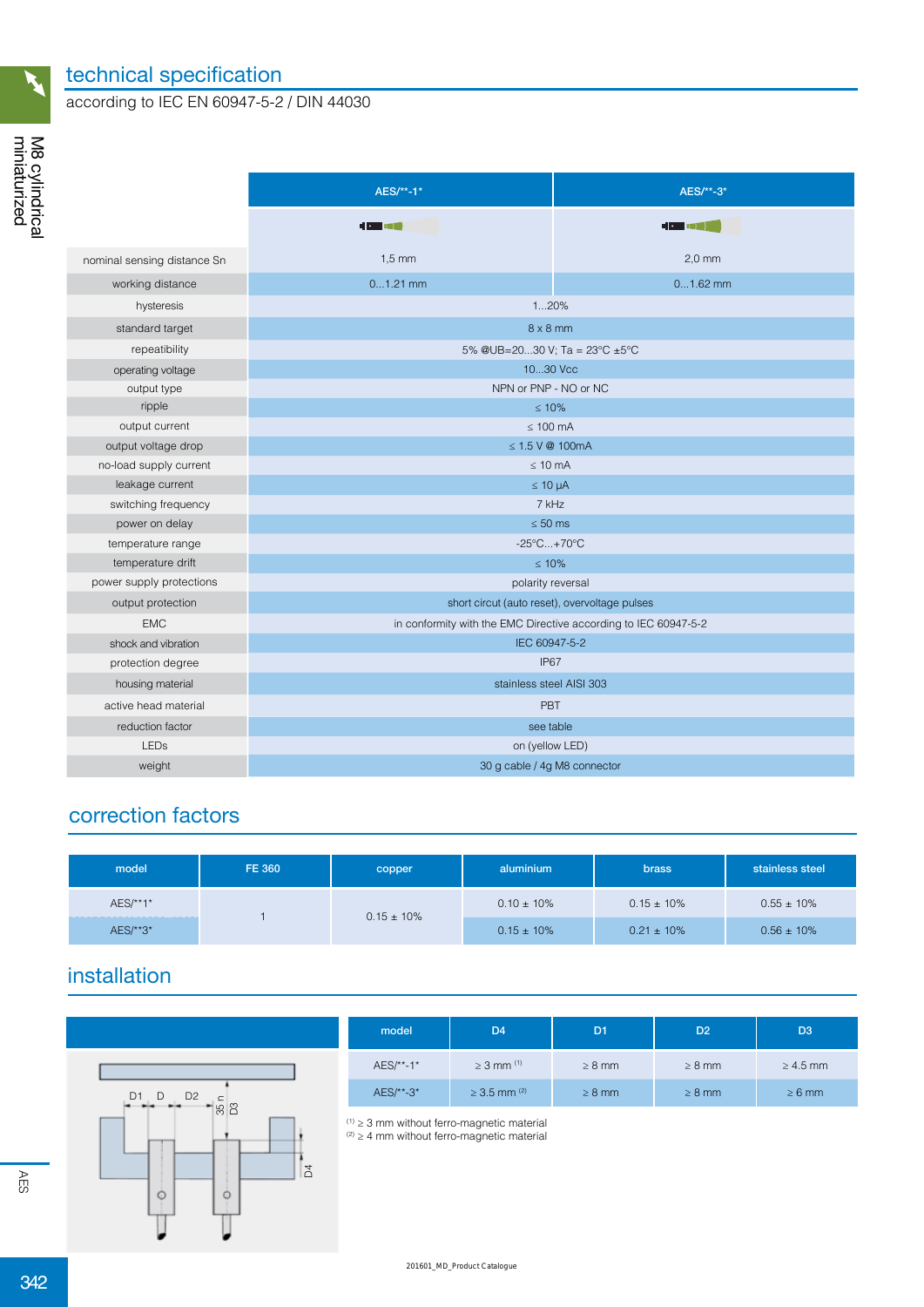### electrical diagrams of connections



# plug



### response diagram



 $\mathbb S$ 

cylindrical miniaturized